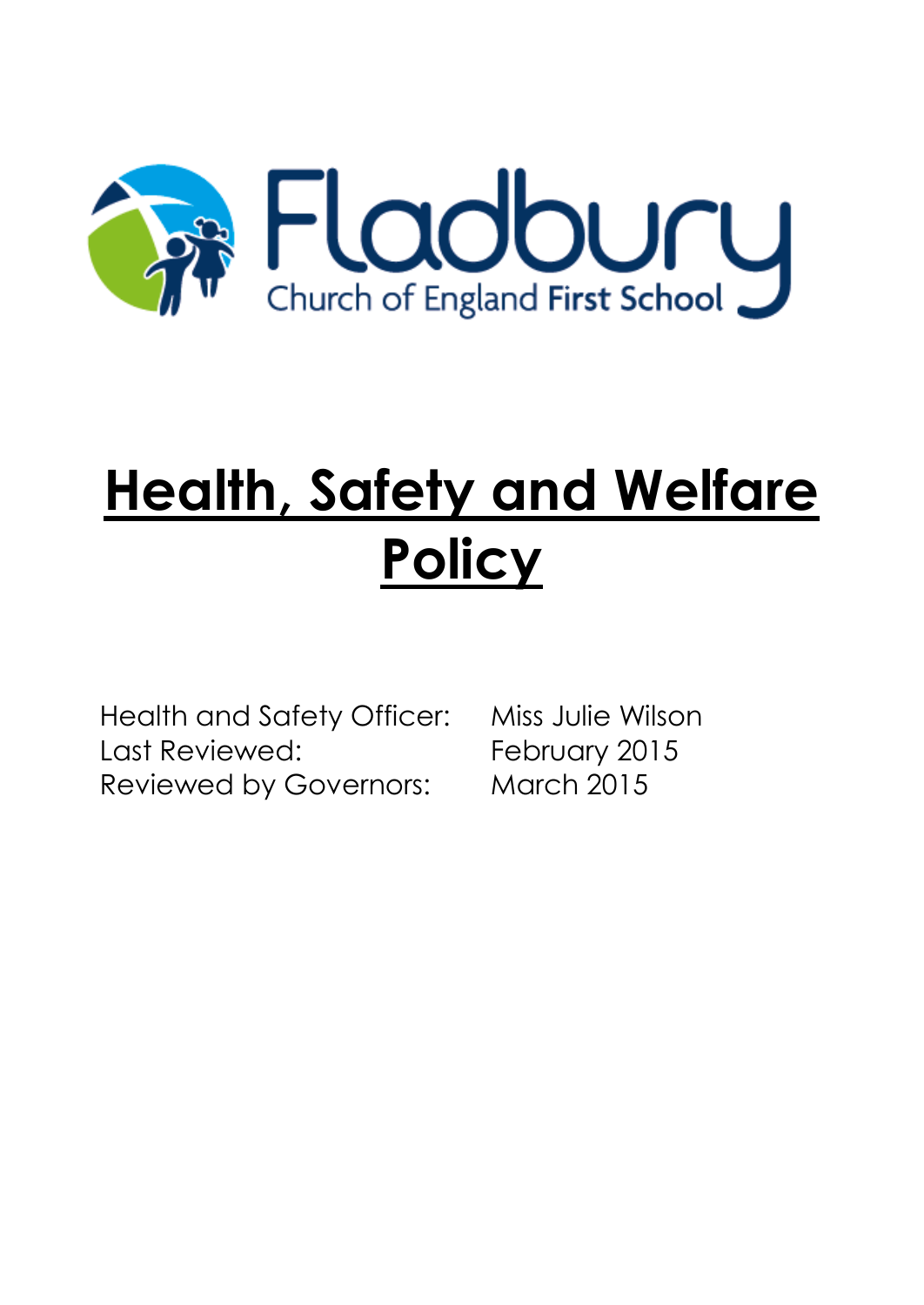# **Introduction**

The health, safety and welfare of all the people who work or learn at our school are of fundamental importance.

Everyone at Fladbury School shares an objective to help keep children and young people safe by contributing to:

- Providing a safe environment for children and young people to learn
- Identifying children and young people who are suffering or likely to suffer significant harm, and taking appropriate action with the aim of making sure they are kept safe both at home and in the education setting – [See Safeguarding Children Policy](file:///C:/Users/melanim/AppData/Local/Microsoft/Windows/Temporary%20Internet%20Files/OLK7986/Safeguarding%20Children%20Policy.doc)

Achieving this objective requires systems designed to:

- Prevent unsuitable people working with children and young people [See Safeguarding](file:///C:/Users/melanim/AppData/Local/Microsoft/Windows/Temporary%20Internet%20Files/OLK7986/Safeguarding%20Children%20Policy.doc)  [Children Policy](file:///C:/Users/melanim/AppData/Local/Microsoft/Windows/Temporary%20Internet%20Files/OLK7986/Safeguarding%20Children%20Policy.doc) and Safer Recruitment Policy
- Promote safe practice and challenge poor and unsafe practice
- Identify instances in which there are grounds for concern about a child's welfare, and initiate or take appropriate action to keep them safe [See Safeguarding Children](file:///C:/Users/melanim/AppData/Local/Microsoft/Windows/Temporary%20Internet%20Files/OLK7986/Safeguarding%20Children%20Policy.doc)  **[Policy](file:///C:/Users/melanim/AppData/Local/Microsoft/Windows/Temporary%20Internet%20Files/OLK7986/Safeguarding%20Children%20Policy.doc)**
- Contribute to effective partnership working between all those involved with providing services for children and young people [See Safeguarding Children Policy](file:///C:/Users/melanim/AppData/Local/Microsoft/Windows/Temporary%20Internet%20Files/OLK7986/Safeguarding%20Children%20Policy.doc)

#### **The school curriculum**

We teach the children about health and safety in order to equip them with the skills, knowledge and understanding to enable them to live positive, successful and healthy lives. Teachers take every opportunity to educate children in this regard in the normal school curriculum. For example, within KS1, 'People who help us' deals with the work of the police and fire service. Through this topic we teach children about the danger of fire, and how to avoid accidents. Through the science curriculum we teach children about hazardous materials, and how to handle equipment safely.

We teach children respect for their bodies, and how to look after themselves. We discuss these issues with the children in PSHE lessons and we reinforce these points in design technology, where children learn about healthy eating and hygiene. We also show them how to move and play safely in PE lessons.

Health and safety issues also arise when we teach care for the environment and awareness of the dangers of litter.

Our school promotes the spiritual growth and welfare of the children through the RE curriculum, through special events such as harvest festivals, and through the daily act of collective worship.

Each class has the opportunity to discuss problems or issues of concern with their teacher. Teachers use circle time to help children discuss and overcome any fears and worries that they may have. Teachers handle these concerns with sensitivity.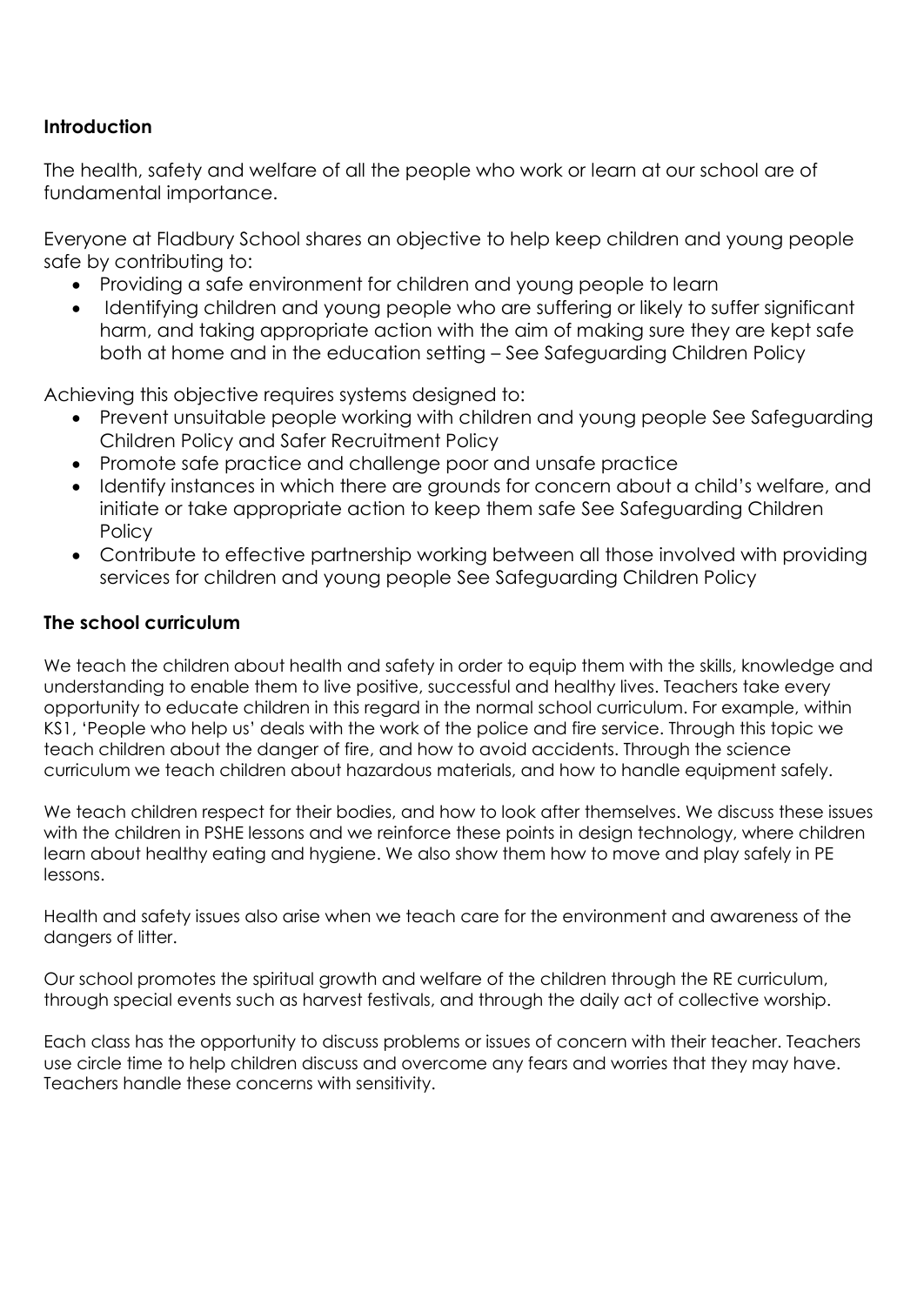#### **School meals**

Our school provides the opportunity for children to buy a meal at lunchtimes (Pershore High School caters). If parents are in receipt of income support, they may claim free school meals for their children. We do all we can to ensure that the meals provided have a suitable nutritional value, in line with the requirements of the School Standards and Framework Act of 1998. If children choose to bring their own packed lunch, we provide them with a suitable place to eat their lunch, and we supervise them during this time. Our school promotes a healthy lifestyle.

#### **School uniform**

It is our school policy that all children wear the school uniform when attending school, or when participating in a school-organized event outside normal school hours. We agree the requirements for school uniform with parents and we review these regularly. We always have a sensitive approach where the issue of regulations regarding uniform conflict with any child's religious or cultural beliefs. We have drawn up the regulations regarding school uniform with due regard to issues of equal opportunity and sex discrimination.

It is the responsibility of the Head Teacher to ensure that the school uniform policy is enforced. It is not our school policy to exclude children from the school if they, for whatever reason, do not have the proper school uniform.

We ask parents to equip their children with the necessary uniform and school equipment, so that they are able to participate fully in all school activities. If a child repeatedly attends school without the correct uniform, we will inform parents and request that they make sure their child leaves home with the proper uniform. If a parent is in financial difficulties, and this results in a child not having the correct uniform or not having adequate equipment, our school will do all it can to support the parent. We ask parents to discuss any issues relating to their child's appearance if this is influenced by religious belief. Any parent in receipt of FSM will be granted a £30 voucher to go towards school uniform.

On grounds of health and safety we do not allow children to wear jewellery in our school. The exception to this rule is earring studs in pierced ears. We ask children either to remove these during PE and games or to cover them with a plaster.

#### **Residential trips**

The Governing Body delegates responsibility for Health and Safety and approval for school trips, visits and residential trips to the Head Teacher. She is responsible for ensuring all school trips conform to Local Authority regulations. Please refer to the Educational Visits Policy and the Emergency Plan for information on planning school visits, who to obtain approval from, when to seek approval from the County Council via the online risk assessment service, emergency arrangements, parental authorisation, supervision requirements and first aid provision.

#### **Child Protection**

There is a named person responsible for child protection in the school. This is the Head Teacher. If any teacher suspects that a child in their class may be the victim of abuse, they should immediately inform the named person about their concerns. The school's named child protection officer works closely with social services and the Area Child Protection Committee (ACPC) when investigating such incidents. We handle all such cases with sensitivity and we place paramount importance on the interests of the child. We require all adults employed in school to have their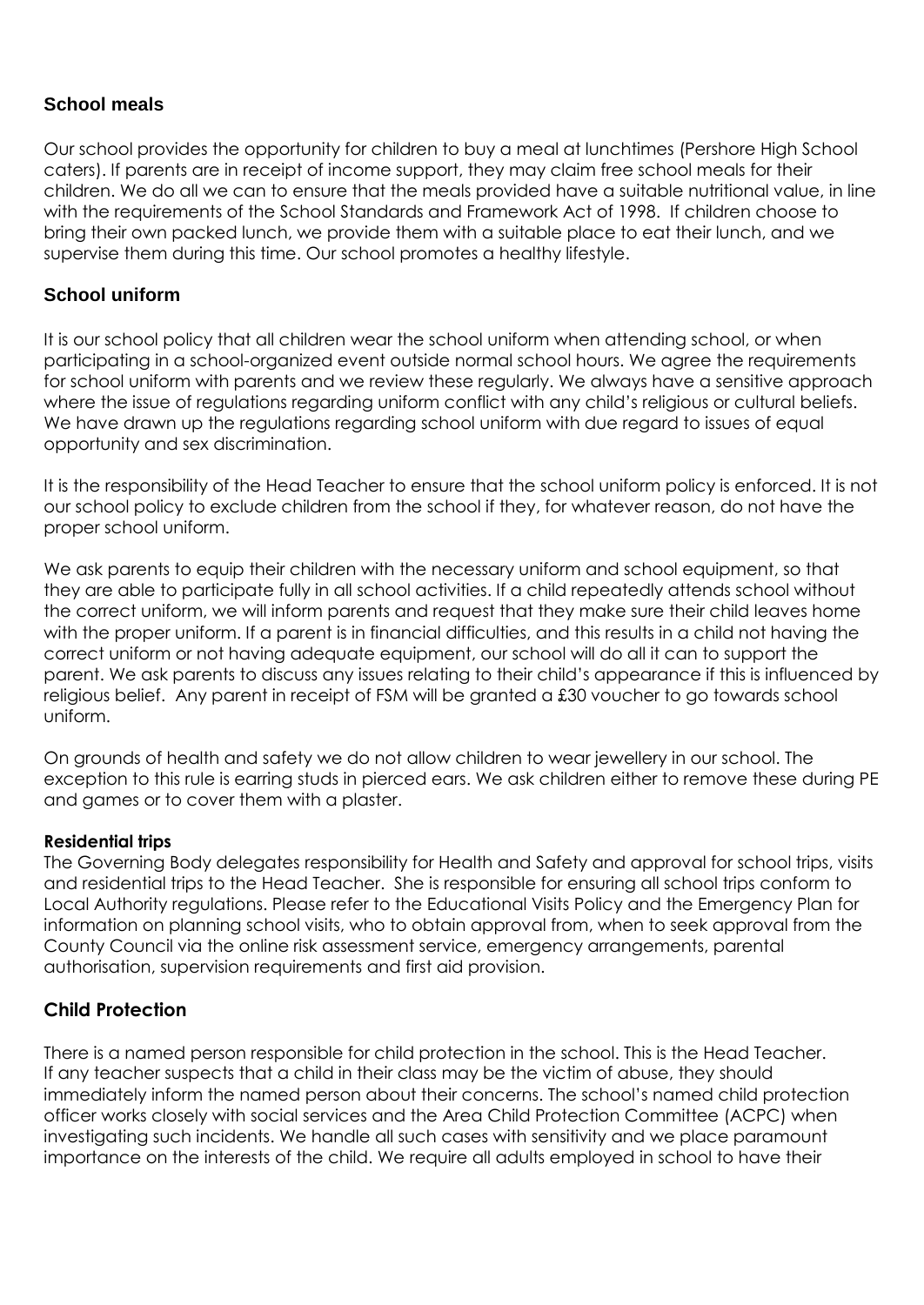application vetted through police records in order to ensure that there is no evidence of offences involving children or abuse. [See Safer Recruitment Policy](file:///C:/Users/melanim/AppData/Local/Microsoft/Windows/Temporary%20Internet%20Files/OLK7986/Safer%20Recruitment%20Policy.doc)

# **School security**

While it is difficult to make the school site totally secure, we will do all we can to ensure the school is a safe environment for all who work or learn here. We require all adult visitors to the school who arrive in normal school hours to sign the visitors' book in the reception area, and to wear an identification badge at all times whilst on the school premises. Teachers will not allow any adult to enter their classroom if the school visitor's badge does not identify them.

If any adult working in the school has suspicions that a person may be trespassing on the school site, they must inform the Head Teacher immediately. The Head Teacher will warn any intruder that they must leave the school site straight away. If the Head Teacher has any concerns that an intruder may cause harm to anyone on the school site, s/he will contact the police.

# **Safety of children**

It is the responsibility of each teacher to ensure that all curriculum activities are safe. If a teacher does have any concerns about pupil safety, they should draw them to the attention of the Head Teacher before the activity takes place. We do not take any child off the school site without the prior permission of the parent. (See the Outdoor Education Policy.)

If an accident does happen, resulting in an injury to a child, the teacher will do all s/he can to aid the child concerned. We keep first aid boxes in the class rooms and the school office. The following staff at the school have been trained in first aid: **Mrs Mather, Mrs Marlow and Mrs O'Malley.**

Should any incident involving injury to a child take place, one of the above-mentioned members of staff will be called to assist. If necessary, the school secretary, directed by the Head Teacher, will telephone for emergency assistance.

We record all incidents involving injury in the school logbook, and we inform parents in all cases. Should child be quite seriously hurt, we contact the parents through the emergency telephone number that we keep on the school files.

#### **Seat belts**

We only use coaches and mini-buses where seat belts are provided. We instruct the children to use seat belts at all times when the bus is moving. New child car seat/ seat belt regulations were introduced on 18th September 2006. This legislation is to make sure that with very few exceptions children use the 'correct child restraint' in cars, vans and other goods vehicles.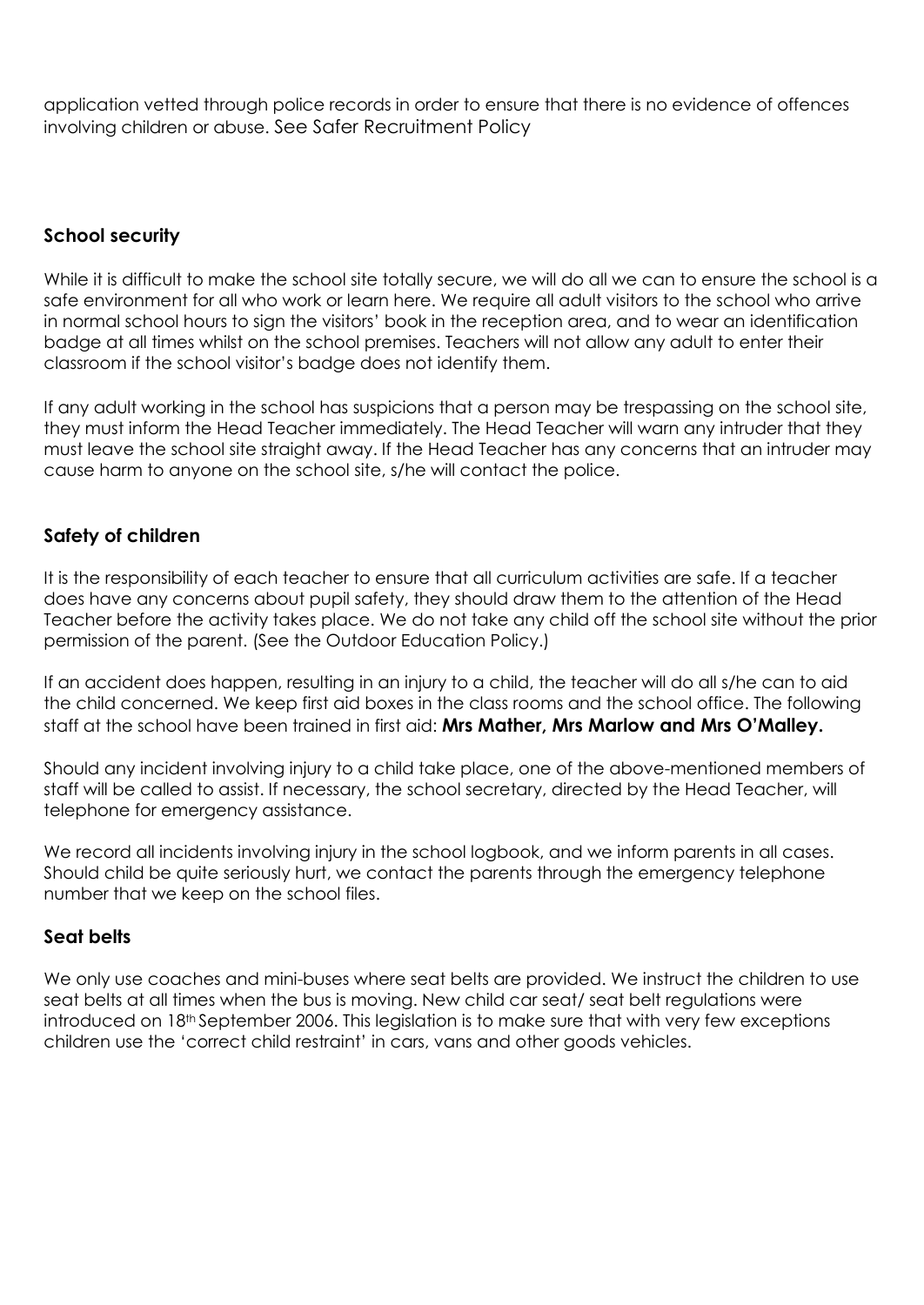#### **Seat belt wearing in cars, vans and goods vehicles**

| $A^*$                     | <b>Front Seat</b>                                | Rear Seat                                                                                                              | Who is<br>Responsible |
|---------------------------|--------------------------------------------------|------------------------------------------------------------------------------------------------------------------------|-----------------------|
| Child up<br>to 3<br>years | Correct<br>child<br>restraint<br>MUST be<br>used | Correct child restraint MUST be used <sup>*</sup> .<br>(If one is not available in a taxi, may<br>travel unrestrained) | <b>Driver</b>         |

**A\*** Children under 3 years MUST use a child restraint appropriate for their weight in all cars, vans and other goods vehicles, (with the **single** exception for the rear of taxis). They cannot travel otherwise. This means of course they cannot travel in cars, vans or goods vehicles which do not have seat belts installed.

| $B***$                                                                                                                                                  | Front Seat                                           | Rear Seat                                                                                                                                                                                                                                                                                                                                                            | Who is<br>Responsible |
|---------------------------------------------------------------------------------------------------------------------------------------------------------|------------------------------------------------------|----------------------------------------------------------------------------------------------------------------------------------------------------------------------------------------------------------------------------------------------------------------------------------------------------------------------------------------------------------------------|-----------------------|
| Child from<br>3rd<br>birthday<br>up to<br>135cms in<br>height<br>(approx)<br>$4'5'$ ) (or<br>12 <sup>th</sup><br>birthday<br>whichever<br>they<br>reach | Correct<br>child<br>restraint<br>MUST be<br>used *** | Where seat belts fitted, correct child<br>restraint MUST be used. Must use adult<br>belt if the correct child restraint is not<br>available:<br>-in a taxi<br>-for a short distance for reason of<br>unexpected necessity;<br>-two occupied child restraints prevent<br>fitment of a third.<br>A child, 3 and over, may travel<br>unrestrained in the rear seat of a | <b>Driver</b>         |
| first)                                                                                                                                                  |                                                      | vehicle if seat belts are not available.                                                                                                                                                                                                                                                                                                                             |                       |

**B\*\*** Examples.

A 7 year old, 140 cms tall, is over the height for a child restraint and may use an adult seat belt.

A 12 year old, 130 cms tall is over the age threshold and therefore may use an adult seat belt.

\*\*\* If no seat belts are fitted in the front, then children under 135 cms in height (who are also under 12 years of age) cannot travel in the front.

**C.** All children over 1.35 metres or age 12 and above must now wear an adult seat belt and at age 14 and above are legally responsible to do so.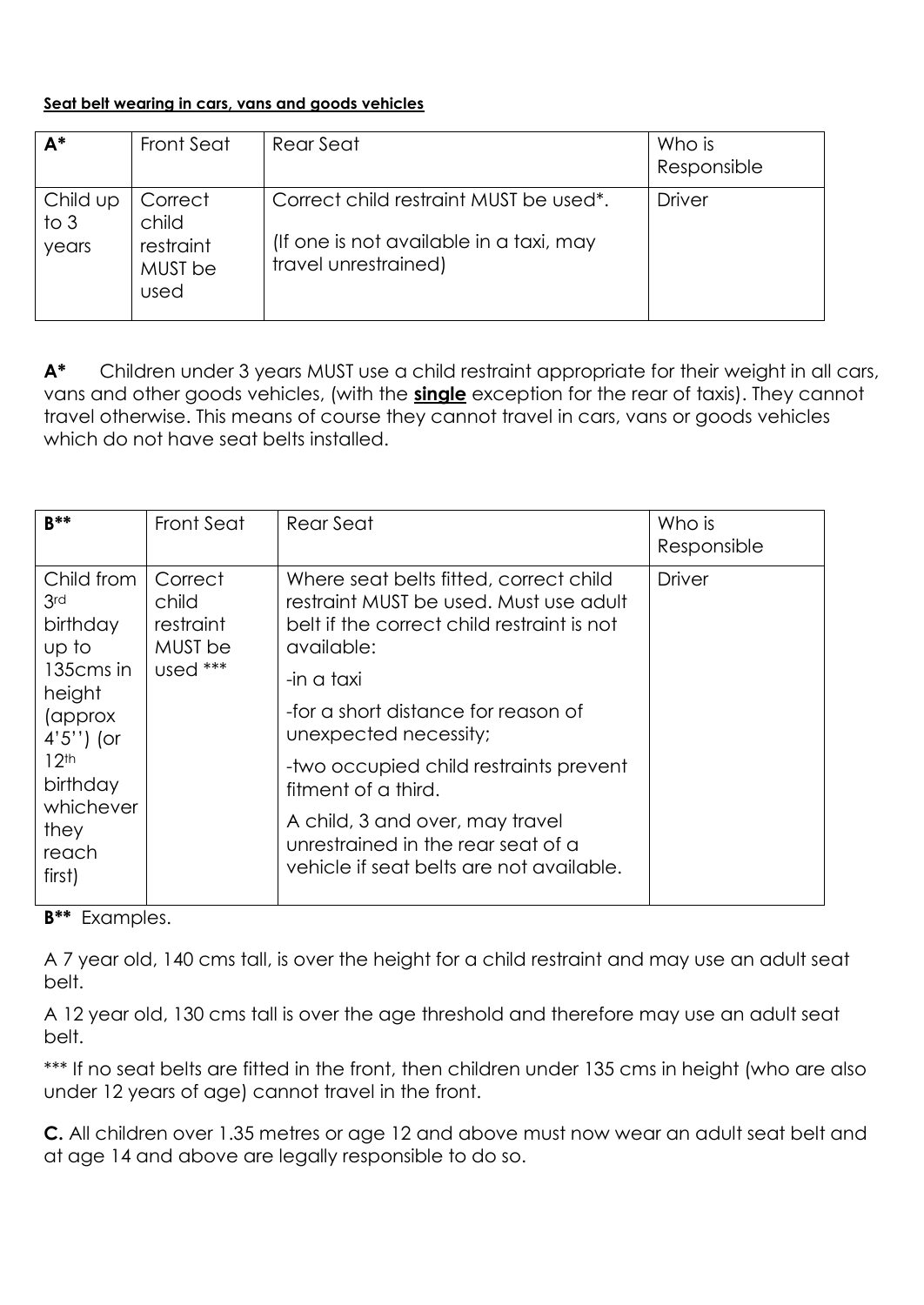**EXCEPTIONS:** The three general exceptions to this legislative change that allow children 3 years to 135 cms in height to travel in the rear and use an adult seat belt are:-

- For an occasional journey over a short distance, if the right child restraint is not available;
- Where two occupied child seats in the rear prevent the fitment of a third child seat.
- in a taxi if the correct child restraint is not available.

## **Travel in Taxis (includes some arranged Education Transport)**

It is impracticable to expect the correct child restraint to be available in a taxi and therefore there is an exception.

- Children under 3 years may travel unrestrained but in the rear only.
- Those aged 3 years and above must use an adult belt in the rear seat only.
- a child up to 135 cms in a front seat of any vehicle must use the correct child seat or booster

The driver of a taxi is responsible for seat belt wearing by children under 14 years (except in taxis with fixed partitions).

#### **Seat belt wearing in mini-buses**

Seat belt wearing is already compulsory in minibuses under 2.54 tonnes unladen weight. If available, an appropriate child seat must be used in these vehicles but operators are not required to provide them.

#### **Seat belt wearing in buses and coaches**

Seated passengers aged 14 years and above will have to use seat belts where they are fitted in all buses and coaches. Regulations requiring children 3 years to 13 years to use seat belts (or correct child restraints if they are available) in these vehicles will be brought forward as soon as practicable. The regulations will not include any obligation for a Bus Operator to provide child restraints in these vehicles.

"Correct child restraints" is the collective term in the seat belt wearing legislation for baby seats, child seats, booster seats and booster cushions. The regulations came into force on 18 September 2006.

A condition of Education Transport is that all riders use seat belts where provided and note that many school buses now have CCTV which will help identify non compliance to this legislation.

#### **Theft or other criminal acts**

The teacher or Head Teacher will investigate any incidents of theft involving children. If there are serious incidents of theft from the school site, the Head Teacher will inform the police and record the